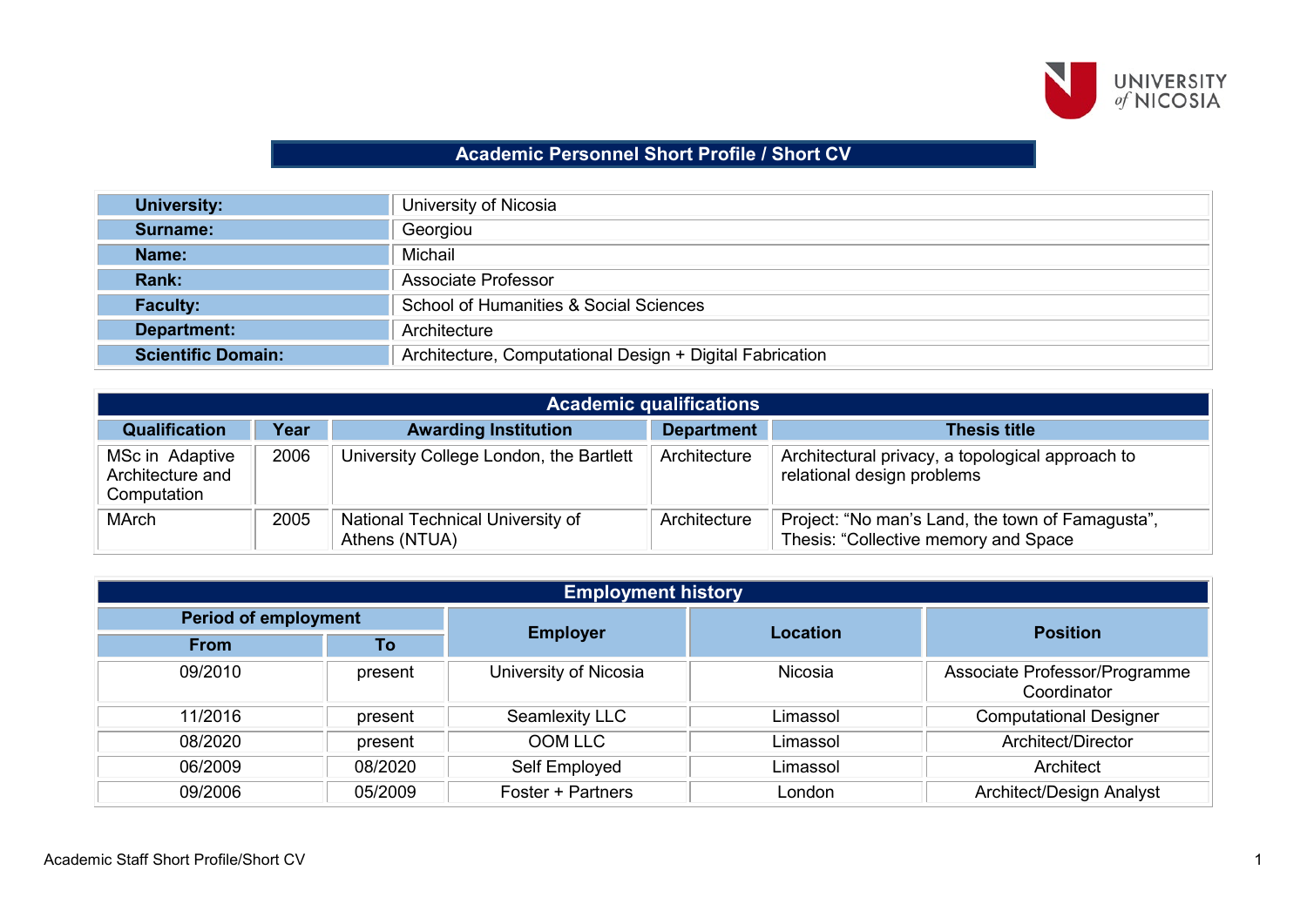|                   | Key refereed journal papers, monographs, books, conference publications etc. |                                                                                                           |                                                                                                             |                                                                                                                                                                               |                |                |  |  |
|-------------------|------------------------------------------------------------------------------|-----------------------------------------------------------------------------------------------------------|-------------------------------------------------------------------------------------------------------------|-------------------------------------------------------------------------------------------------------------------------------------------------------------------------------|----------------|----------------|--|--|
| Ref.<br><b>No</b> | Year                                                                         | <b>Title</b>                                                                                              | <b>Other authors</b>                                                                                        | <b>Journal and Publisher /</b><br><b>Conference</b>                                                                                                                           | Vol.           | <b>Pages</b>   |  |  |
| 1                 | 2021                                                                         | X-MAX   a digitally fabricated,<br>component-based, scrap metal<br>assembly                               | O. Georgiou, P.<br>Fereos and E.<br>Efthimiou                                                               | ASCAAD 2021, the American University in<br>Cairo (AUC), Cairo, Egypt                                                                                                          |                | 536-<br>549    |  |  |
| $\overline{2}$    | 2019                                                                         | <b>BLOOM - Materialising</b><br><b>Computational Workflows</b>                                            | O. Georgiou                                                                                                 | GSM4Q 2019, Qatar University, Qatar                                                                                                                                           | $\blacksquare$ |                |  |  |
| 3                 | 2018                                                                         | 'Zebra Computing Moiré<br>Animations'                                                                     | O. Georgiou                                                                                                 | 6th eCAADe Regional International<br>Symposium / University of Cyprus                                                                                                         | $\blacksquare$ | 57-64          |  |  |
| 4                 | 2017                                                                         | 'Apostle Peter and St. Helen the<br>Martyr Chapel'                                                        | $\blacksquare$                                                                                              | EU mies Award17, European union prize for<br>contemporary architecture, the compilation,<br>Fundacio Mies van der Rohe                                                        | 1              | 154            |  |  |
| 5                 | 2016                                                                         | "Outstanding Architectural Work by<br>an Emerging Architect (U40): Ap.<br>Peter + St. Helen Chapel Pafos" |                                                                                                             | Triannual Journal "State Architecture Awards"                                                                                                                                 |                | $22 - 27$      |  |  |
| 6                 | 2015                                                                         | "Iterating towards Affordability"                                                                         | O. Georgiou and<br>C. Williams                                                                              | Design Modelling Symposium 2015, Modelling<br>Behaviour, Springer                                                                                                             | $\blacksquare$ | $517 -$<br>526 |  |  |
| $\overline{7}$    | 2014                                                                         | "Form Complexity - Rewind   'God's<br>Eye' Sukkahville 2013"                                              | O. Georgiou                                                                                                 | Design Agency, 34th Annual Conference of<br>the Association for Computer Aided Design in<br>Architecture (ACADIA)                                                             | $\blacksquare$ | 229-<br>236    |  |  |
| 8                 | 2014                                                                         | "Affordable Complexity - 'God's Eye'<br>- Sukkahville 2013"                                               | O. Georgiou and<br>T. Kwok                                                                                  | 32nd eCAADe Conference of Architecture and<br><b>Built Environment</b>                                                                                                        | $\overline{2}$ | 169-<br>177    |  |  |
| 9                 | 2009                                                                         | "INDEX MESH, Hacking public<br>spaces into common places"                                                 | A. Stavridou, S.<br>Tzimopoulou, A.<br>Kouveli, D.<br>Psychogios, D.<br>Papadopoulos and<br>X. Papadopoulos | IFIP WG9.5 "Virtuality and Society"                                                                                                                                           | $\blacksquare$ | $21 - 24$      |  |  |
| 10                | 2007                                                                         | "Physical.virtual  Virtual.physical;"                                                                     |                                                                                                             | Embedded, Embodied, Adaptive: Architecture<br>and Computation, Emergent Architecture, Ed.<br>A. Fatah gen. Schieck and S. Hanna,<br><b>Emergent Architecture Press London</b> |                | 26-27          |  |  |
| 11                | 2006                                                                         | "Physical.virtual  Virtual.physical;<br>technical report"                                                 |                                                                                                             | 2nd International Conference of Intelligent<br>Environments                                                                                                                   | $\overline{2}$ | $111 -$<br>117 |  |  |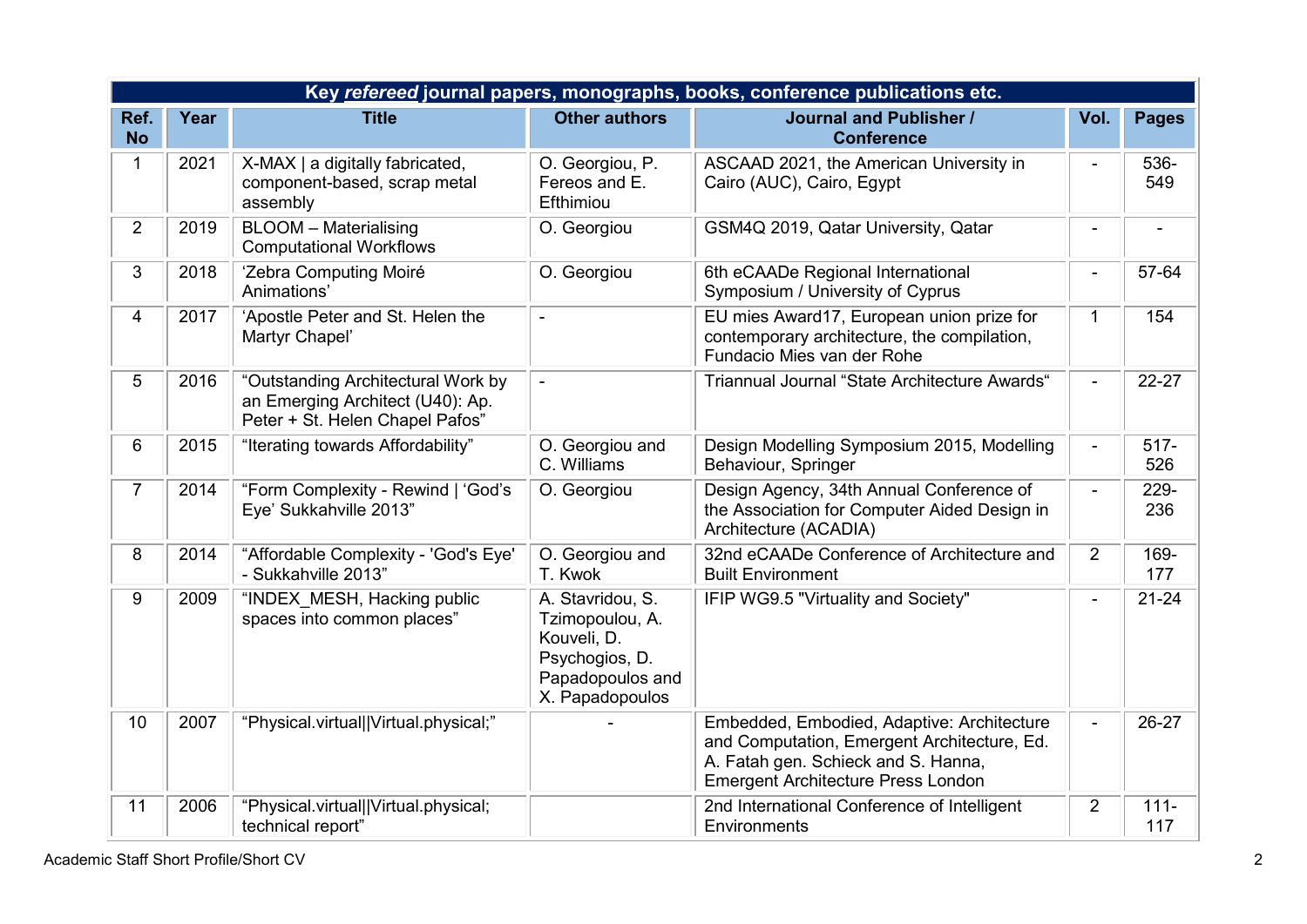| <b>Exhibitions</b> |             |                                                                                                                      |                              |                                        |                             |
|--------------------|-------------|----------------------------------------------------------------------------------------------------------------------|------------------------------|----------------------------------------|-----------------------------|
| <b>Ref. Number</b> | <b>Date</b> | <b>Topic</b>                                                                                                         | <b>International / Local</b> | Location*                              | <b>Role in Exhibition</b>   |
|                    | 2021        | ARC 2021 VR Exhibition                                                                                               | International                | Online                                 | Curator                     |
| $\overline{2}$     | 2020        | ARC 2020 VR Exhibition                                                                                               | International                | Online                                 | Curator                     |
| 3                  | 2018        | "Ripples", digitally fabricated<br>Interactive Moiré Installation                                                    | Local                        | Various locations,<br>Cyprus           | Exhibitor                   |
| $\overline{4}$     | 2018        | "Today's Architecture, Tomorrow's<br>Heritage"                                                                       | Local                        | Various locations,<br>Cyprus           | Exhibitor                   |
| 5                  | 2016        | XXI International Exhibition of the<br>Triennale di Milano HUMAN<br><b>TOPOGRAPHIES EMERGING</b><br><b>IDENTITES</b> | International                | Milan, Italy                           | <b>Technical Consultant</b> |
| 6                  | 2015        | 'ThreeD' 3D printing exhibition                                                                                      | Local                        | Limassol Film<br>Festival, Cyprus      | Exhibitor                   |
| $\overline{7}$     | 2014        | 'BLOCKS', Digital Fabrication and<br><b>Marble Exhibition</b>                                                        | Local                        | Nicosia, Cyprus                        | Exhibitor                   |
| 8                  | 2014        | Digital Design + Fabrication<br>Exhibition'                                                                          | Local                        | Pop-Up Nicosia<br>Festival, Cyprus     | Exhibitor                   |
| 9                  | 2013        | 'Traditional Furniture and<br><b>Contemporary Cypriot Design</b><br>Exhibition'                                      | Local                        | Limassol, Cyprus                       | Exhibitor                   |
| 10                 | 2010        | 'Rebuilding No Man's Land: No<br>Population to Accommodate No<br>Parameters to Inform'                               | International                | London Festival of<br>Architecture, UK | Exhibitor                   |
| 11                 | 2010        | 'Rebuilding No Man's Land: No<br>Population to Accommodate No<br>Parameters to Inform'                               | Local                        | Famagusta Gate,<br>Nicosia, Cyprus     | Exhibitor                   |
| 12                 | 2006        | 'Adaptive Architecture and<br><b>Computation Exhibition'</b>                                                         | International                | The Bartlett, UCL,<br>London, UK       | Exhibitor                   |